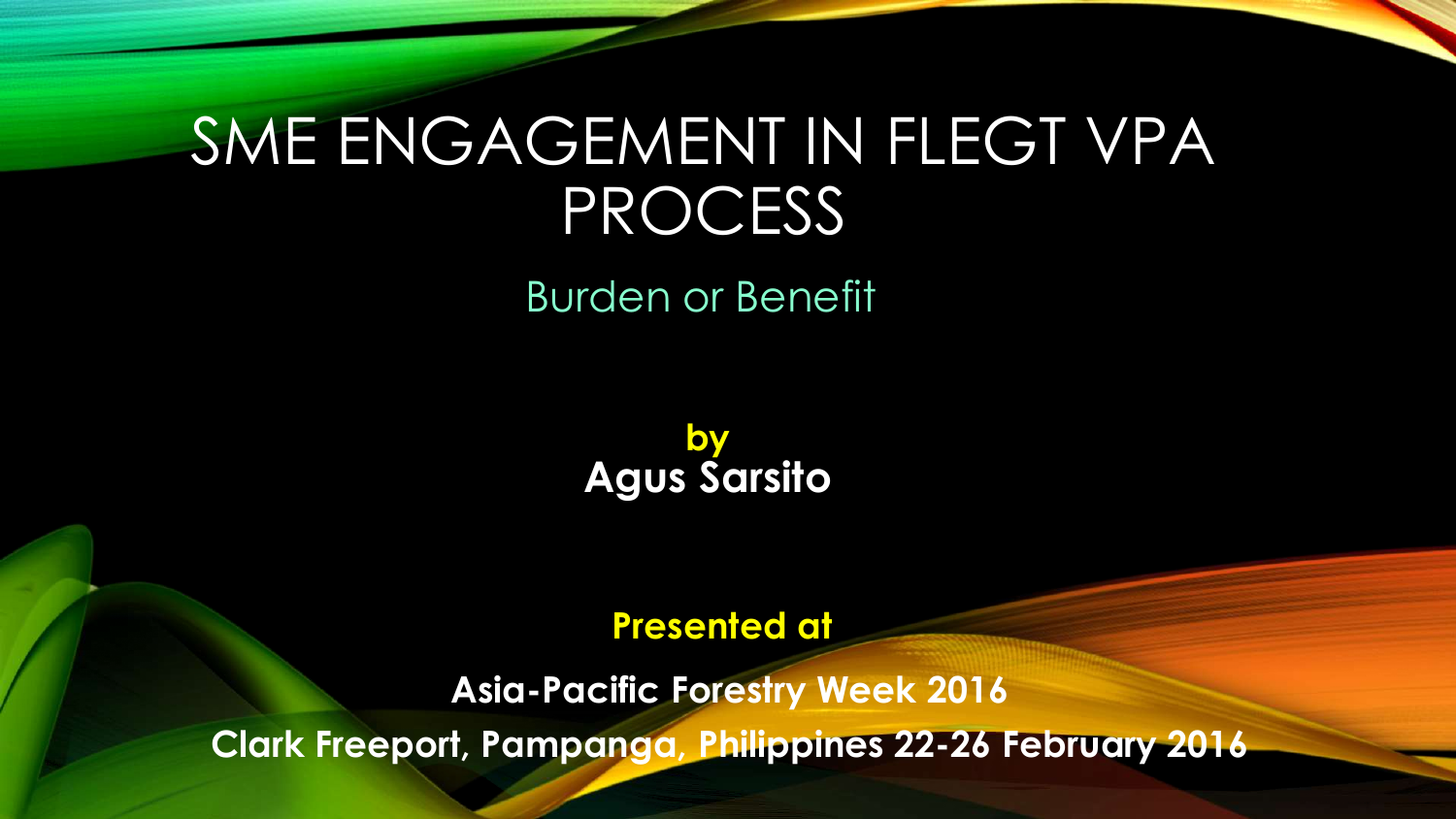#### FLEGT-VPA INDONESIA-EU NEGOTIATION PROGRESS

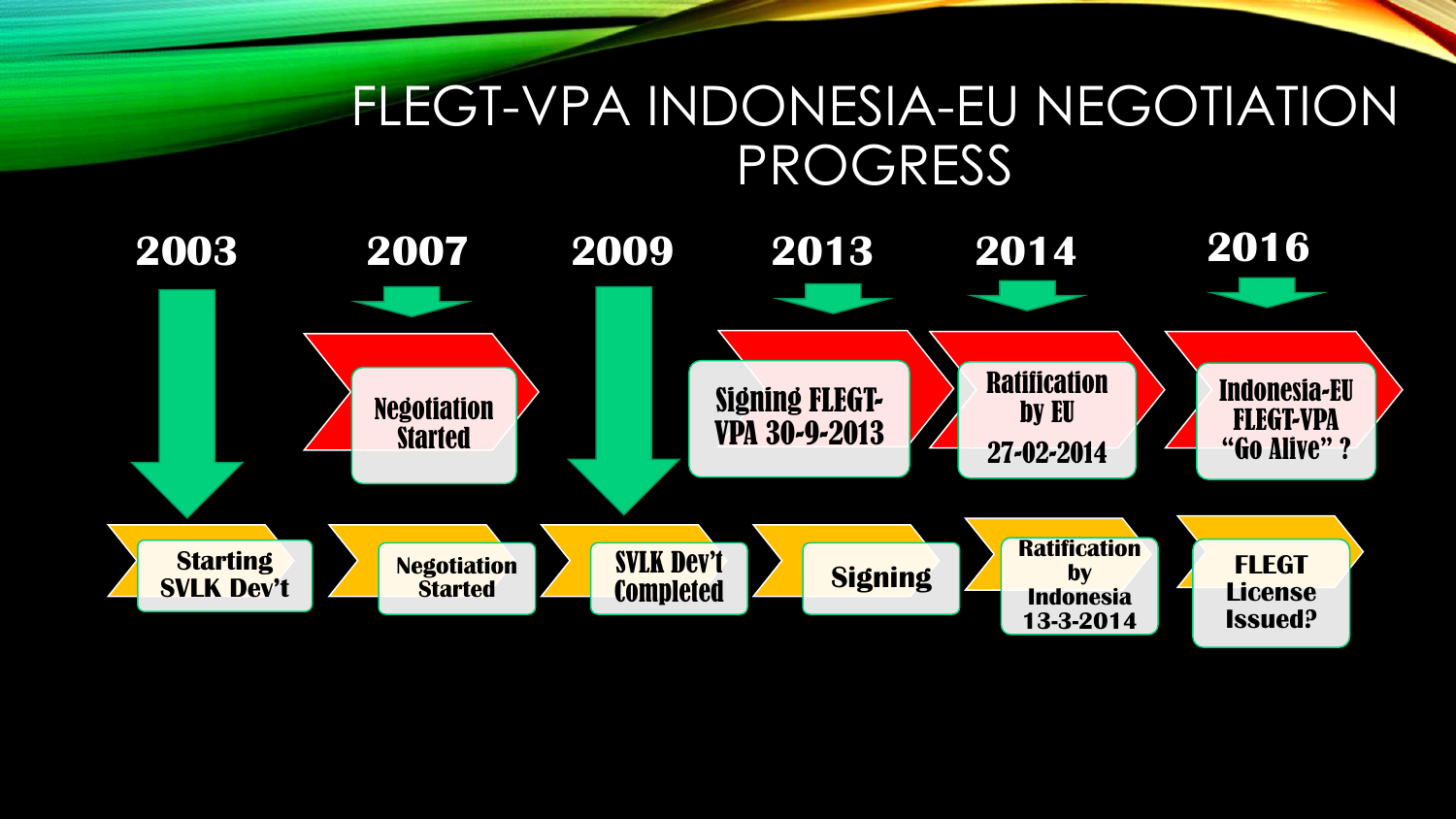### **STAKEHOLDER PARTICIPATION IN SVLK DEVELOPMENT AND FLEGT-VPA NEGOTIATION**

| <b>Stakeholders</b>                                           | <b>SVLK Development</b>       | <b>FLEGT-VPA Negotiation</b>                                     |
|---------------------------------------------------------------|-------------------------------|------------------------------------------------------------------|
| <b>Academisions</b>                                           | <b>Actively involve</b>       | Keep an eye to the process                                       |
| <b>Goverment (MoEF; MoT;</b><br><b>MoIndustry; DG-Custom)</b> | <b>Facilitate the process</b> | <b>Facilitate the process</b>                                    |
| NGO/CSO                                                       | <b>Fully participate</b>      | <b>Representative from Independent</b><br><b>Monitoring (IM)</b> |
| <b>Industry (On-farm and off-farm,</b><br>including SME)      | <b>Fully participate</b>      | <b>Fully participate</b><br>(sometime not in a full team)        |
| <b>National Acreditiation Committee</b>                       | <b>Fully participate</b>      | <b>Available when needed</b>                                     |
| <b>National Forestry Council</b>                              | <b>Facilitate the process</b> | Keep an eye to the process                                       |